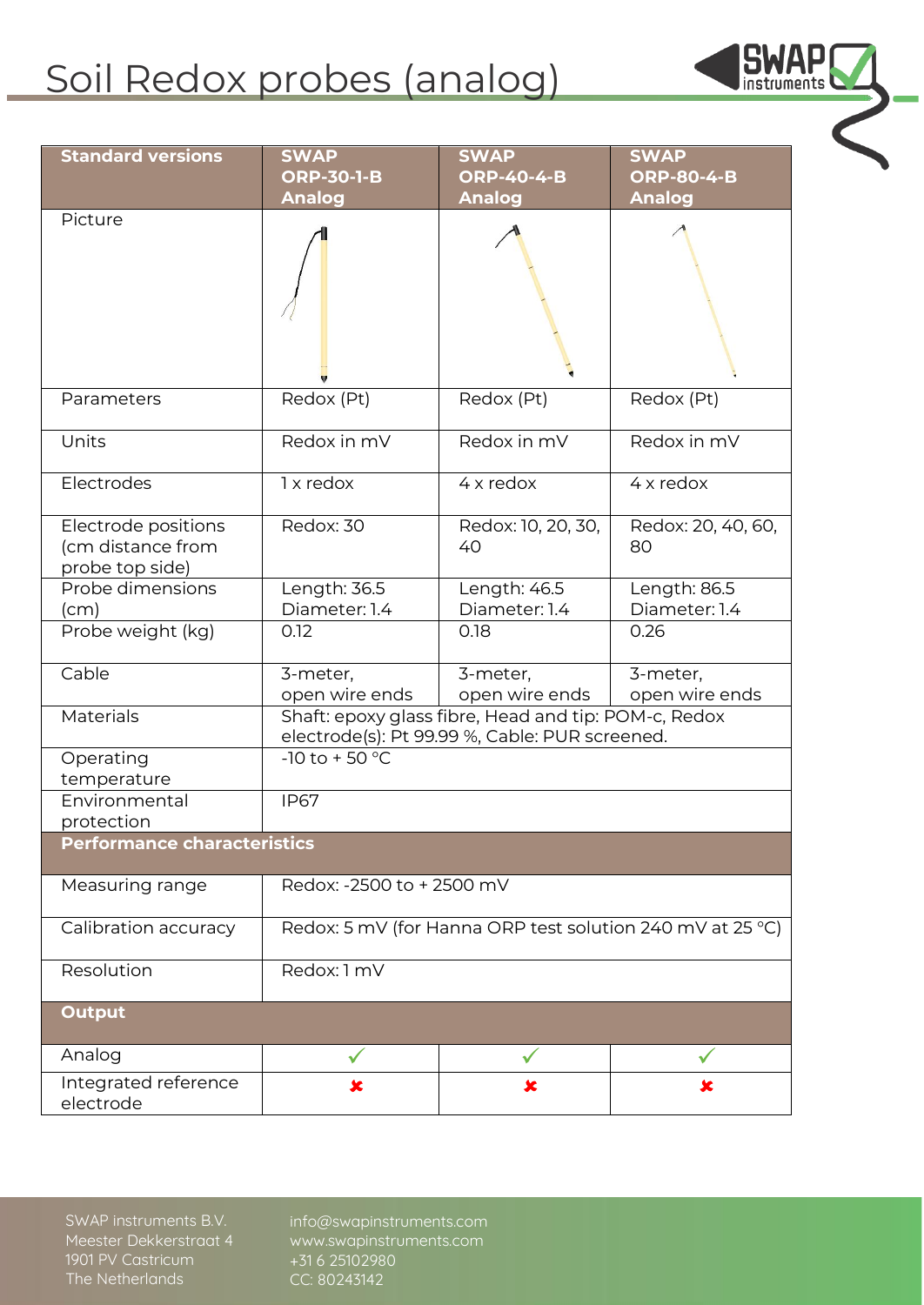## Soil Redox probes (analog)

| <b>Standard versions</b>                 | <b>SWAP</b>                                                                                                                                                                      | <b>SWAP</b>                  | <b>SWAP</b>                   |  |
|------------------------------------------|----------------------------------------------------------------------------------------------------------------------------------------------------------------------------------|------------------------------|-------------------------------|--|
|                                          | <b>ORP-30-1-A</b>                                                                                                                                                                | <b>ORP-40-4-A</b>            | <b>ORP-80-4-A</b>             |  |
|                                          | <b>Analog</b>                                                                                                                                                                    | <b>Analog</b>                | <b>Analog</b>                 |  |
| Picture                                  |                                                                                                                                                                                  |                              |                               |  |
| Parameters                               | Redox (Pt),<br>Temperature                                                                                                                                                       | Redox (Pt),<br>Temperature   | Redox (Pt),<br>Temperature    |  |
| Units                                    | Redox in mV<br>T in °C                                                                                                                                                           | Redox in mV<br>T in °C       | Redox in mV<br>T in °C        |  |
| Electrodes                               | 1 x redox<br>1 x temperature                                                                                                                                                     | 4 x redox<br>1 x temperature | $4x$ redox<br>1 x temperature |  |
| Electrode positions<br>(cm distance from | Redox: 30                                                                                                                                                                        | Redox: 10, 20, 30, 40        | Redox: 20, 40, 60, 80         |  |
| probe top side)                          | T: 29                                                                                                                                                                            | T: 25                        | T:50                          |  |
| Probe dimensions                         | Length: 39                                                                                                                                                                       | Length: 49                   | Length: 89                    |  |
| (cm)                                     | Diameter: 1.4                                                                                                                                                                    | Diameter: 1.4                | Diameter: 1.4                 |  |
| Probe weight (kg)<br>Cable               | 0.15                                                                                                                                                                             | 0.22                         | 0.30                          |  |
|                                          | 3-meter,<br>open wire ends                                                                                                                                                       | 3-meter,<br>open wire ends   | 3-meter,<br>open wire ends    |  |
| <b>Materials</b>                         | Shaft: epoxy glass fibre, Head and tip: POM-c, Redox<br>electrode(s): Pt 99.99 %, Temperature electrode: NTC, Reference<br>electrode: Ag/AgCl, 3 M KCl gel, Cable: PUR screened. |                              |                               |  |
| Operating                                | $-10^{#1}$ to + 50 °C                                                                                                                                                            |                              |                               |  |
| temperature                              | (#1 3M KCI gel in reference electrode can freeze, which can cause deviating<br>measurement results)                                                                              |                              |                               |  |
| Environmental<br>protection              | <b>IP67</b>                                                                                                                                                                      |                              |                               |  |
| Performance characteristics              |                                                                                                                                                                                  |                              |                               |  |
| Measuring range                          | Redox: -2500 to + 2500 mV<br>Temperature: - 10 to + 50 °C                                                                                                                        |                              |                               |  |
| Calibration accuracy                     | Redox: 5 mV (for Hanna ORP test solution 240 mV at 25 °C)<br>Temperature: 0.2 $^{\circ}$ C (0 to 20 $^{\circ}$ C)                                                                |                              |                               |  |
| Resolution                               | Redox: 1 mV<br>Temperature: 0.1 °C                                                                                                                                               |                              |                               |  |
| <b>Output</b>                            |                                                                                                                                                                                  |                              |                               |  |
| Analog                                   |                                                                                                                                                                                  |                              |                               |  |
| Integrated reference<br>electrode        |                                                                                                                                                                                  |                              |                               |  |

**SWAP** 

**SWAP instruments B.V. Meester Dekkerstraat 4 1901 PV Castricum The Netherlands**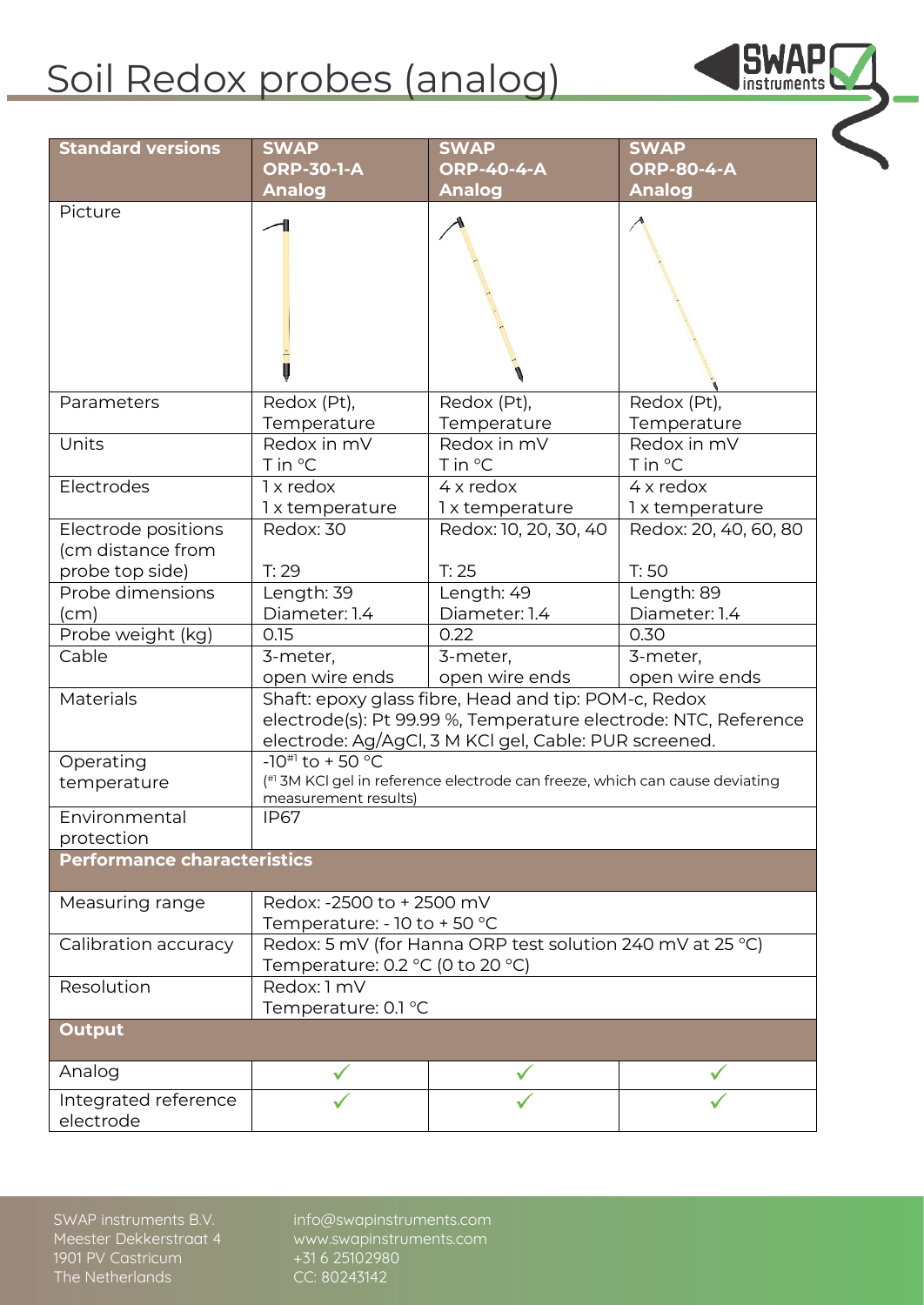## Soil Redox probes (analog)

**SWAP** 

| <b>Standard versions</b>                                    | <b>SWAP</b>                                                                                                                                             |  |  |  |
|-------------------------------------------------------------|---------------------------------------------------------------------------------------------------------------------------------------------------------|--|--|--|
|                                                             | <b>ORP-30-1-BNC</b><br><b>Analog</b>                                                                                                                    |  |  |  |
| Picture                                                     |                                                                                                                                                         |  |  |  |
| Parameters                                                  | Redox (Pt)                                                                                                                                              |  |  |  |
| Units                                                       | Redox in mV                                                                                                                                             |  |  |  |
| Electrodes                                                  | 1 x redox                                                                                                                                               |  |  |  |
| Electrode positions<br>(cm distance from<br>probe top side) | Redox: 30                                                                                                                                               |  |  |  |
| Probe dimensions                                            | Length: 39                                                                                                                                              |  |  |  |
| (cm)                                                        | Diameter: 1.4                                                                                                                                           |  |  |  |
| Probe weight (kg)<br>Cable                                  | 0.20<br>3-meter,                                                                                                                                        |  |  |  |
|                                                             | <b>BNC</b> connector                                                                                                                                    |  |  |  |
| Materials                                                   | Shaft: epoxy glass fibre, Head and tip: POM-c,<br>Redox electrode(s): Pt 99.99 %, Reference<br>electrode: Ag/AgCl, 3 M KCl gel, Cable: PUR<br>screened. |  |  |  |
| Operating                                                   | $-10^{#1}$ to + 50 °C                                                                                                                                   |  |  |  |
| temperature                                                 | (#1 3M KCl gel in reference electrode can freeze, which<br>can cause deviating measurement results)                                                     |  |  |  |
| Environmental<br>protection                                 | <b>IP67</b>                                                                                                                                             |  |  |  |
| <b>Performance characteristics</b>                          |                                                                                                                                                         |  |  |  |
| Measuring range                                             | Redox: -2500 to + 2500 mV                                                                                                                               |  |  |  |
| Calibration                                                 | Redox: 5 mV (for Hanna ORP test solution                                                                                                                |  |  |  |
| accuracy                                                    | 240 mV at 25 °C)                                                                                                                                        |  |  |  |
| Resolution                                                  | Redox: 1 mV                                                                                                                                             |  |  |  |
| <b>Output</b>                                               |                                                                                                                                                         |  |  |  |
| Analog                                                      |                                                                                                                                                         |  |  |  |
| Integrated                                                  |                                                                                                                                                         |  |  |  |
| reference electrode                                         |                                                                                                                                                         |  |  |  |

**SWAP instruments B.V. Meester Dekkerstraat 4 1901 PV Castricum The Netherlands**